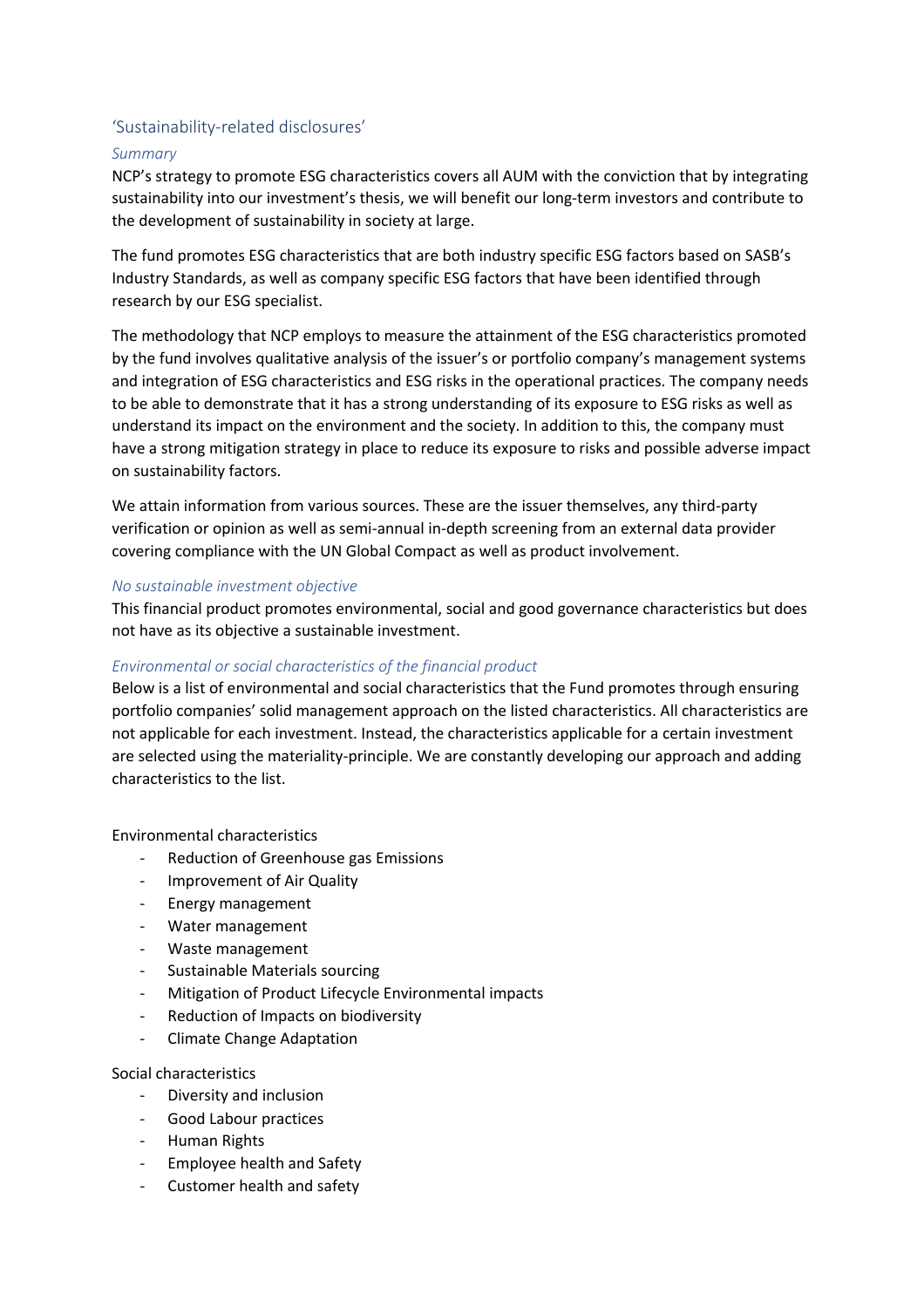- Data privacy
- Data Security
- Ethical Marketing & selling practices
- Animal Welfare

#### *Investment strategy*

NCP has two strategies when investing responsibly. The first strategy involves targeting issuers that have a mature sustainability strategy that is aligned with their business model. Under this strategy, we will not invest in issuers that do not meet our minimum ESG thresholds, regardless of their financial performance. The second strategy entails investing in issuers with a less mature sustainability strategy but with a commitment to develop a clear, ambitious, and quantitative action plan to transition into a sustainable company. This transition bond strategy involves NCP as an active partner and a support to the company in their advancement.

The strategy for assessing a company's governance practices is thoroughly integrated in the overall investment strategy. The investment decision-making process involves scrutinizing issuers' management of, or approach to, board structure, anti-corruption, anti-competitive behaviour, executive pay, tax, and transparency.

We exclude investments in companies operating in specific sectors or business areas that are deemed to meet major sustainability challenges. We also refrain from investing in companies engaged in activities that violate international guidelines and conventions. All NCP funds comply with our basic sustainability criteria and therefore do not invest in companies that are active within oil and gas, the weapon industry, pornography, tobacco, gambling, have more than 10 percent from alcohol sales or is in violation of international norms and standards.

If we receive signals that a company does not live up to our expectations, we encourage and support the company to develop measures to meet our expectations. In that way we can impact the market to become more sustainable.

You can find more information about our investment strategy for products that promote environmental or social characteristics here.

### *Proportion of investments*

NCP's investment strategy is focused on companies with strong cash flows, solid balance sheets, experienced management team and professional owners. We invest across most sectors in the Nordic region but refrain from investing in companies that are dependent on one single exogenous factor such as oil & gas.

Each investment is evaluated on its own merits, but we also consider the total portfolio composition to ensure diversification with regards to sectors, geographies, markets and risk level. Each investment requires a unanimous approval from the investment committee.

### *Fund: NCP III*

The fund primarily invests in Nordic high yield bonds. NCP III have a closed-end structure, which means that it does not take in any new capital, or that investors can withdraw capital, until the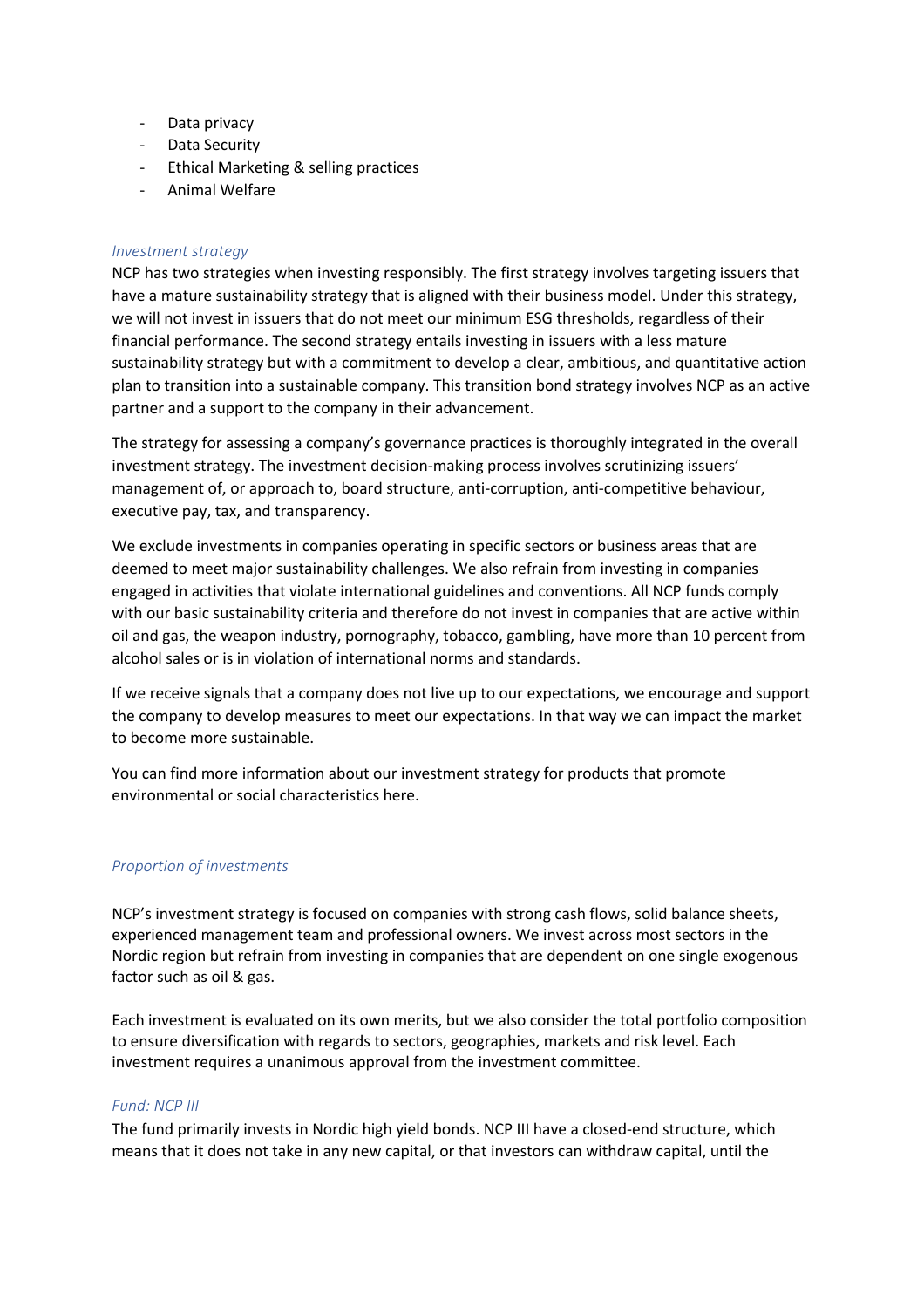maturity of the fund in December 2022. NCP III started December 2017 and have a bond portfolio of c. SEK 1,500m, with a return target of 7-9% p.a. to investors.

## *Fund: Sustainable Corporate Bond*

NCP Sustainable Corporate Bond invest in Nordic high yield bonds across sectors in companies that are based in, or have a strong link to, the Nordic region. Sustainable Corporate Bond and Sustainable Corporate Bond 2XL are open for subscriptions on a monthly basis and redemptions on a quarterly basis and are the only NCP funds that are evergreen. Sustainable Corporate Bond 2XL have 50% leverage. The Sustainable Corporate Bond offer distributing and accumulating share classes and are available in SEK, EUR and NOK.

### *Fund: Sustainable return*

The Sustainable Return fund was launched in June 2020 and seeks long-term capital appreciation through investing in a diversified portfolio of Nordic high yield bonds. The fund aims to have a diversified portfolio across sectors and the Nordic countries. Investor subscriptions are open until December 2021.

NCP's strategy to promote ESG characteristics covers all AUM with the conviction that by integrating sustainability into our investment's thesis, we will benefit our long-term investors and contribute to the development of sustainability in society at large.

All investments constitute direct exposure in investee entities.

## *Monitoring of environmental or social characteristics*

All portfolio companies agree to provide ESG reporting during the tenor of the bond. The companies we invest in are typically in the small to midcap segment and as such we maintain direct access to management and keep an ongoing dialogue. NCP also holds quarterly management meetings with the portfolio companies were ESG developments are discussed as well as semi-annual in-depth screening to identify any issues from an ESG perspective.

### *Methodologies*

The NCP methodology to measure the attainment of the ESG characteristics that the fund promotes, entails continuous qualitative analysis of the portfolio company's management systems and integration of ESG characteristics and ESG risks in the operational practices. This process requires the issuer to report according to the NCP ESG disclosure list, outlining industry and company specific factors as well as broad ESG factors. The issuer needs to provide this reporting during the tenor of the bond.

The indicators used to measure the attainment of the ESG characteristics include that the companies have developed sophisticated and comprehensive management strategies for their specific material ESG factors as well as having set clear and ambitious targets to reduce negative impact on the environment and society.

### *Data sources and processing*

The data sources used to attain each of the ESG characteristics promoted in our funds consists of reports from the issuer themselves, any third-party verification or opinion, a semi-annual in-depth screening from an external research provider covering compliance with the UN Global Compact as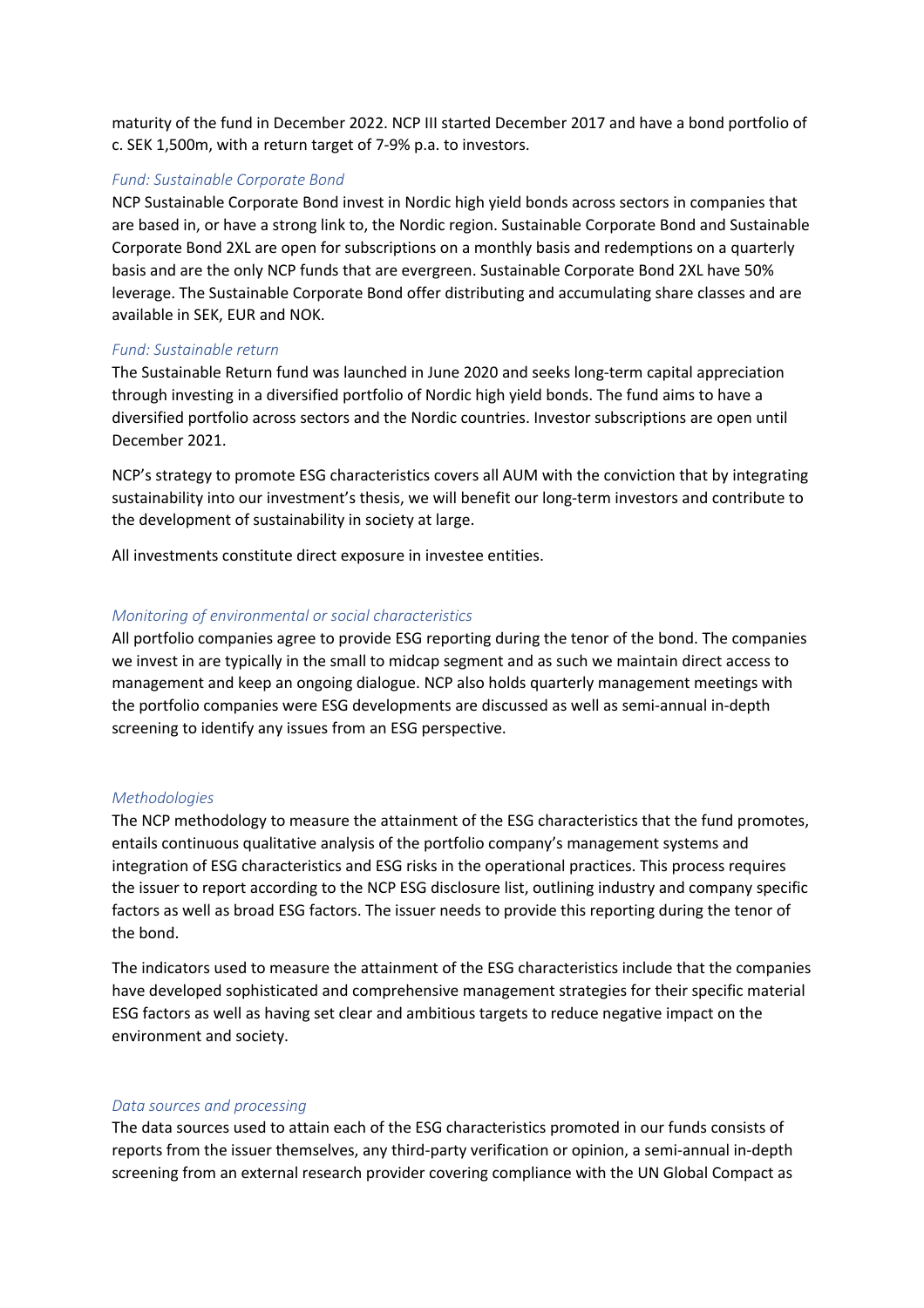well as product involvement. The data is then processed through qualitative analysis and NCP Due Diligence and monitoring processes. No data is estimated. We currently rely on the good data quality of our data providers.

## *Limitations to methodologies and data*

The limitations to the NCP methodologies for assessing and measuring the attainment of the ESG characteristics promoted by the fund includes the restricted capacity to analyse a larger number of quantitative indicators due to our small team. We are an investment team of three people with one portfolio manager dedicated to ESG analysis. Instead, NCP has developed its methodology based on the quality of the companies' management systems of the material ESG characteristics as a proxy for the quantitative indicators.

### *Due diligence*

NCP employs a thorough Due Diligence process for integrating sustainability risks into the investment decision-making process. The process requires all issuers to respond to a set of ESG questions on industry and company specific factors and broad ESG factors as well as agreeing to provide ESG reporting during the tenor of the bond. The industry specific ESG factors are based on SASB's Industry Standards and the company specific ESG factors are identified through research by our ESG specialist. These material ESG factors also constitute the main sustainability risks for each company. The company needs to be able to demonstrate that it has a strong understanding of its exposure to these risks and its impact on the environment and society. This includes, but is not limited to, having a solid approach to identifying, managing, and monitoring the company's specific material ESG factors as well as setting clear and ambitious targets to reduce negative impact on the environment and society.

All NCP funds comply with our basic sustainability criteria and therefore do not invest in companies engaged in activities that violate international guidelines and conventions or companies that are active within oil and gas, the weapon industry, pornography, tobacco, gambling, or have more than 10 percent from alcohol sales.

#### *Engagement policies*

We believe in active ownership and view every investment as a partnership. As a credit investor we contribute to the development of leading and sustainable enterprises and act as a constructive partner to shareholders, management, and employees.

Through our role as an active investor, we strive to encourage companies in their sustainability advancements, thereby encouraging change and safeguarding the interests of our investors as well as promoting sustainable business.

The companies we invest in are typically in the small to midcap segment. As a result, we can have a direct access to management, and we choose to limit the number of holdings as much as possible without increasing the concentration risk significantly. This allows us to spend more time analysing each credit both before investment and through the monitoring phase, which gives us a better chance of staying one step ahead of the rest of the market.

As an active manager, NCP takes a position on sustainability factors. This is done partly in the portfolio managers' ongoing work, partly in the Board and Investment Committee and in the dialogue with our industry advisors. The Board, the Investment Committee as well as the